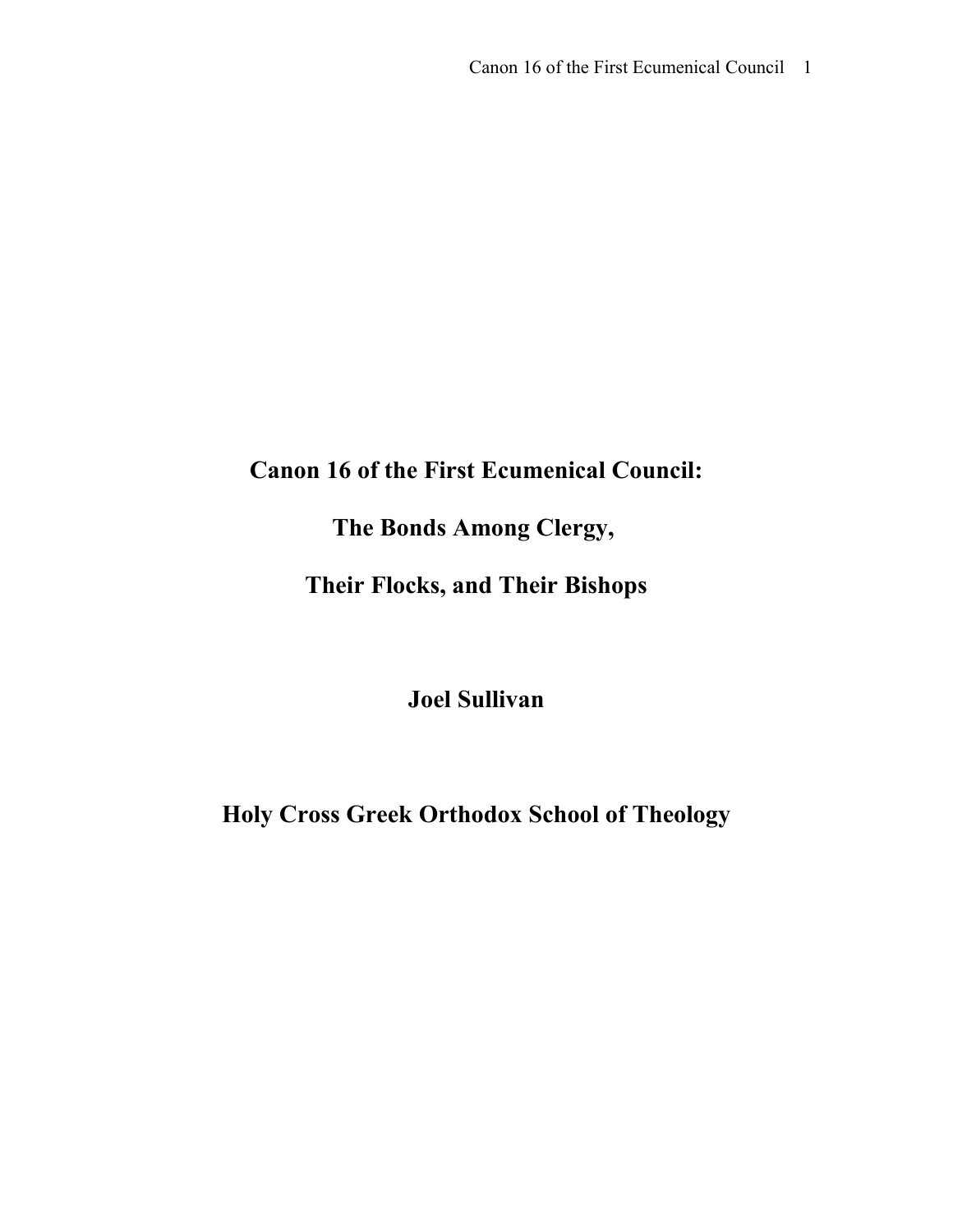#### **A. The Text of the Canon**

*Priests and deacons or, in general, any member of the clergy who have the audacity, not considering the fear of God and not knowing the Church's rule, to abandon their churches must not under any circumstances be received in another church but by all means must be forced to return to their proper communities, and if they refuse, they are to be properly excommunicated*.

In addition, if anyone dares to take someone who is under the authority of *another bishop and to ordain him in his own church without the consent of the bishop in whose clergy he was enrolled, let the ordination be regarded as null.[1](#page-1-0)*

### **B. Interpretation**

This canon gives two guidelines. **First,** if any member of the clergy leaves his church (his local faith community, such as a parish or monastery) without being properly dismissed by his bishop, he must not be received into another church: he must return to his original church or be *excommunicated.* (In this context the term has been understood to mean excommunication *from the clergy brotherhood:* suspension of liturgical functions.<sup>[2](#page-1-1)[,3](#page-1-2)</sup>) **Second,** a bishop may not ordain any member of the clergy to a new post without the permission of that person's bishop.

### **C. Historical Background**

The canon under discussion was issued by the First Ecumenical Council, which was summoned by Emperor Constantine and held in Nicea in 325. The text of canon 15 of the First Ecumenical council gives us insight into the historical situation that prompted both canons 15 and 16. Canon 15 begins with the statement that in certain places it had become common, "contrary to the rule," for clergy "to go from one city to another." (The term "rule" or *kanón* here refers simply to a normative traditional practice.<sup>[4](#page-1-3)</sup>) Indeed, for Christianity during the first centuries, stability, structure, and community were strong

<span id="page-1-0"></span><sup>1</sup> L'Hullier, *The Church of the First Four Ecumenical Councils,* p. 74. (The eptiome of this canon does not quite convey its full meaning.)

<span id="page-1-1"></span><sup>2</sup> L'Hullier, pp. 74-75, citing Balsamon, Zonaras, and *The Rudder;* see also Apostles 15.

<span id="page-1-2"></span><sup>3</sup> Percival, *Nicene and Post-Nicene Fathers,* Second Series, v. 14, p. 35.

<span id="page-1-3"></span><sup>4</sup> L'Hullier, p. 70.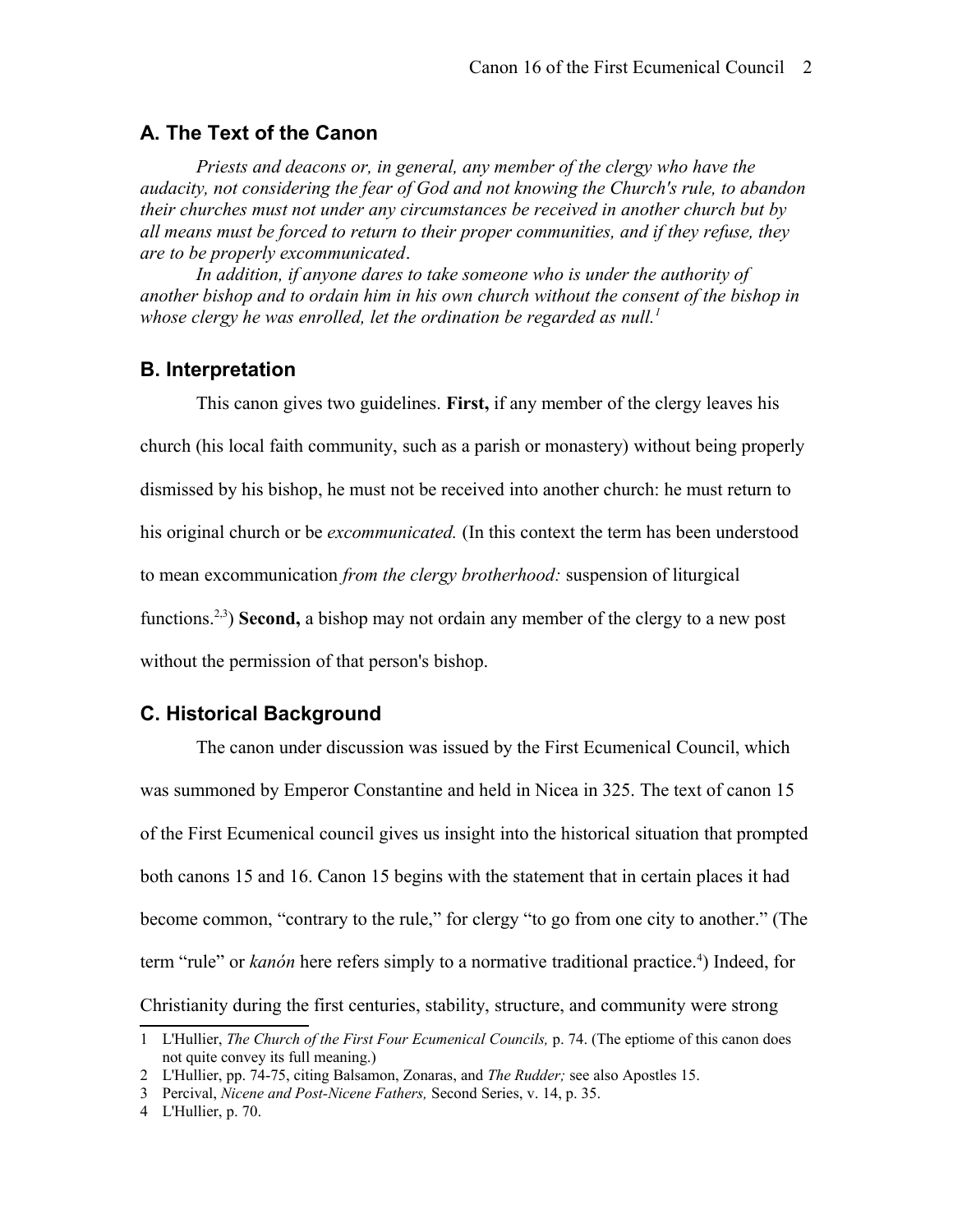features of the local church. During this period the movement of a cleric from one church to another would have been very exceptional. Around the time of the First Ecumenical Council, changes in the church (such as the multiplication of local churches and the increasing frequency of councils) were leading some clergy to see themselves more as members of the larger clerical community and less as members of their local churches; hence the abusive practices against which both canons 1[5](#page-2-0) and 16 were issued.<sup>5</sup> However, it is clear that there had also been some disputed cases of clergy transfer well prior to the First Ecumenical Council: Apostles 15 had previously been written prohibiting clergy from leaving their posts without the consent of their bishops.<sup>[6](#page-2-1)</sup>

#### **D. Issues**

Fortunately the text of canon 16 makes it very clear what issues it was meant to address. The first issue concerns the relationship (and loyalty) of a cleric to his church – and in a broader sense, the meaning of ordained ministry. The second issue concerns the authority of bishops: specifically, their authority of a bishop with regard to clerics in his diocese and clerics of other diocese. In the Application section we will discuss how the canon applies to these issues.

We can also briefly address two issues regarding the scope of this canon. **First**, it is not intended to exclude the possibility of traveling clergy, in the tradition of, for example, St. Kosmas Aitolos. The canon was written *specifically* to address the case of a cleric leaving the church to which he had belonged. **Second**, it does not apply to clerics who come to the Orthodox Church from other Christian denominations: "church" in our canonical tradition refers only to Orthodox churches.

<span id="page-2-0"></span><sup>5</sup> L'Hullier, pp. 71-75.

<span id="page-2-1"></span><sup>6</sup> *Pedalion,* p. 27.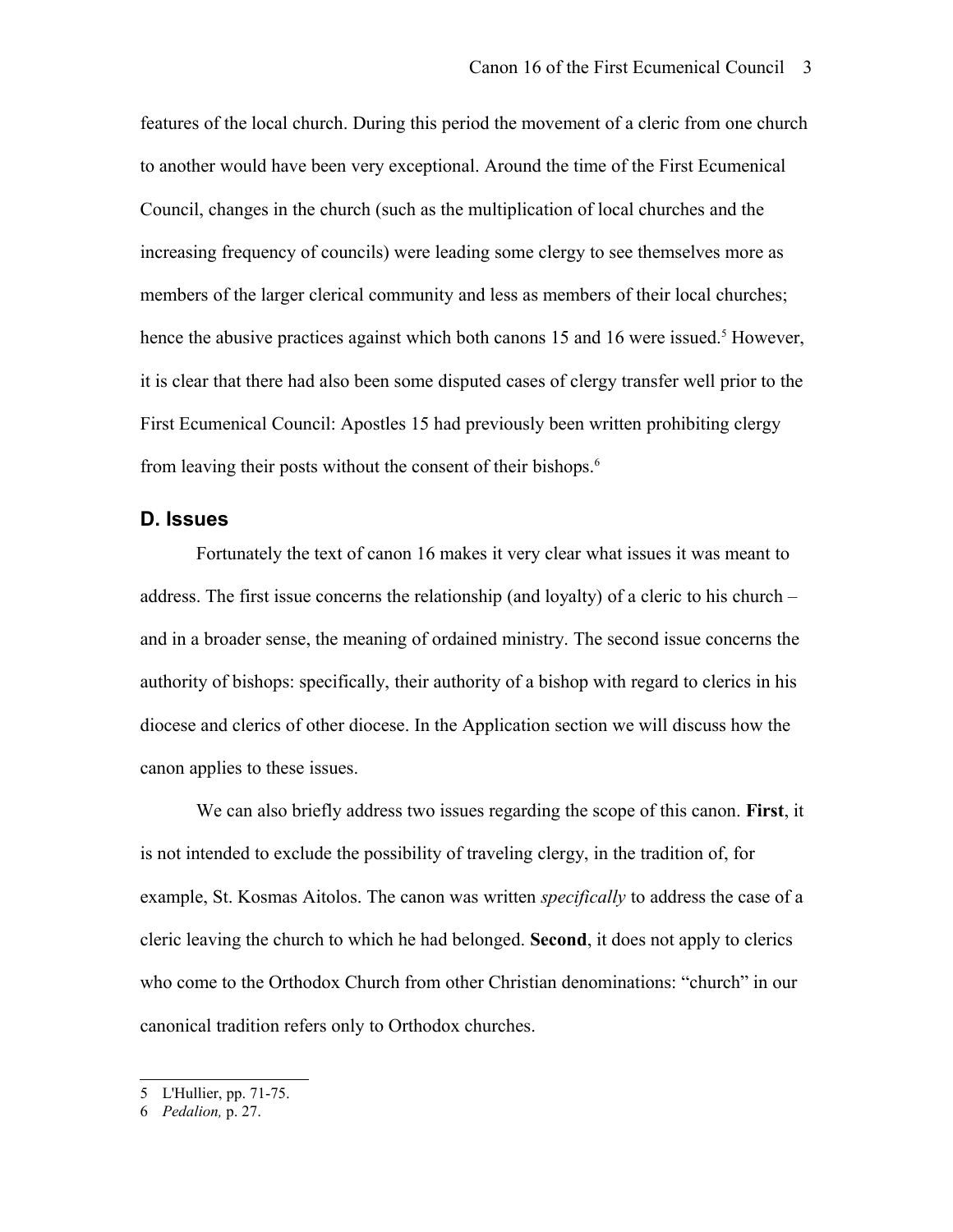### **E. Contemporary Application**

There is no reason why this canon should not apply, as written, today. However, the application of this canon goes well beyond its letter: it is part of the unified witness of a number of canons to important theological principles regarding ordained ministry principles that are too often overlooked or under-emphasized today. This canon especially reflects two theological principles.

The first theological principle is that a cleric is ordained *as a servant to a particular community* (cf. IV 6, regarding ordination "at large") and that *permanence* in this relationship is normative and healthy. "Priest<sup>[7](#page-3-0)</sup>" does not denote a rank or an honor; it denotes a ministry—a pastoral ministry in which the priest must enter deeply into the lives of his flock. His ministry must accord with the Lord's parable of the Good Shepherd both in *knowing* his sheep and in loyalty—even laying down his life for his flock—in the face of tribulations. We must not let the American principles of individualism and hired service (with its lack of commitment) infect our understanding of a priest's role.

The second theological principle is the relationship of obedience to a bishop. We are called to humility in our relationships with our bishops, and to understand our obedience to them as obedience to Christ (as the bishop uniquely represents Christ). The bishop is human and subject to human frailty, but God's grace works through the relationship of obedience, so that it becomes an instrument of salvation. This canon shows that an ordained minister is held to a higher standard of obedience to his bishop than a lay person (yet there is an element of *oikonomia* for the cleric who leaves a church without the blessing of his bishop: he can be received as a lay person in another community).

<span id="page-3-0"></span><sup>7</sup> For simplicity and clarity, our comments will focus on the ministry of the priesthood, although the canon also applies to the episcopacy and to the so-called "lower orders".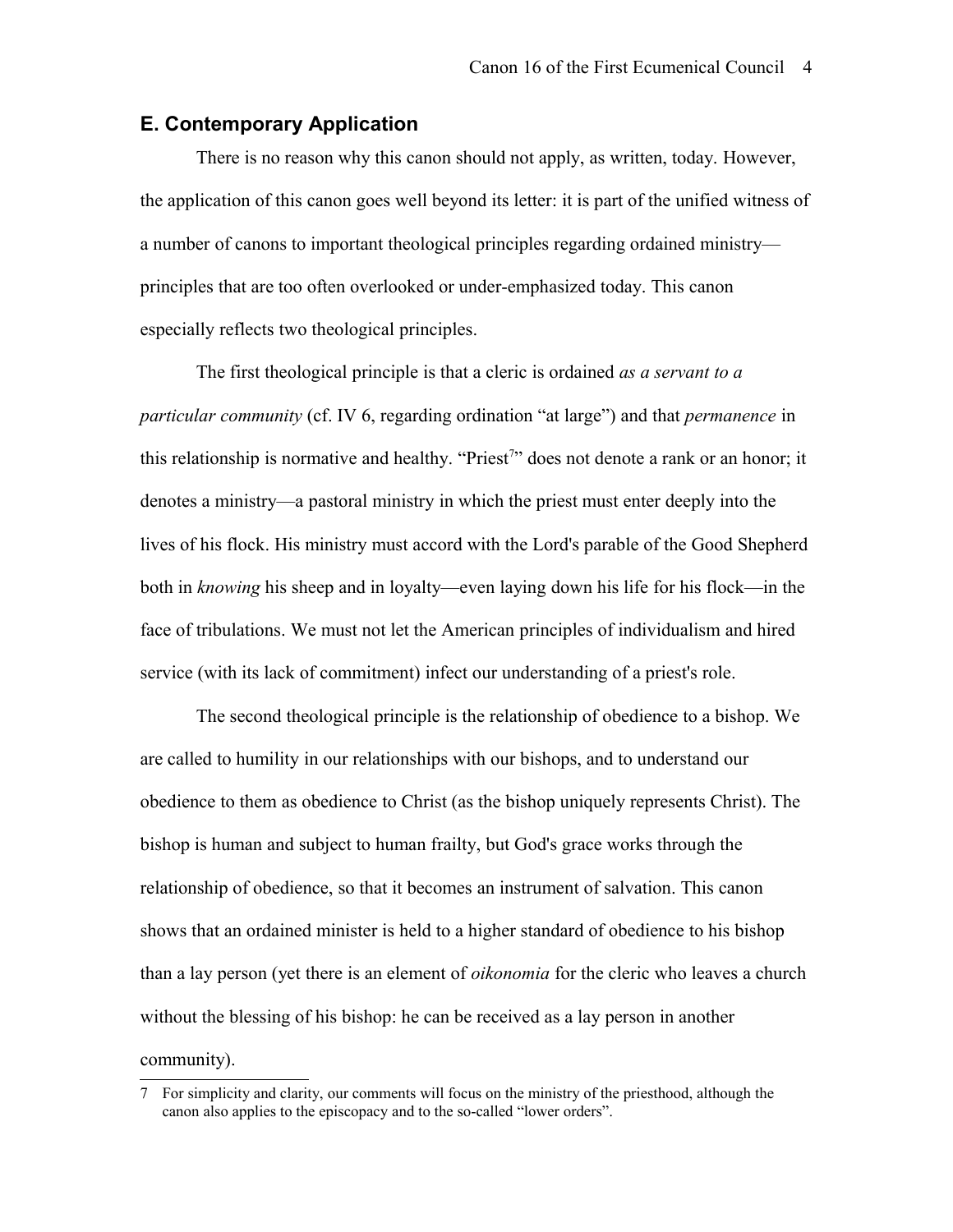Finally, both of the theological principles underpinning this canon bear witness to the mystery of the Church. Our salvation is a communal work; we are not saved as individuals, but rather saved through being joined together into the body of Christ. In upholding the sanctity and value of a cleric's bonds with his flock and with his bishop, our canonical tradition helps us move from our age's philosophy of individualism to the communal ethos taught by our Lord and the Holy Spirit working in the Church.